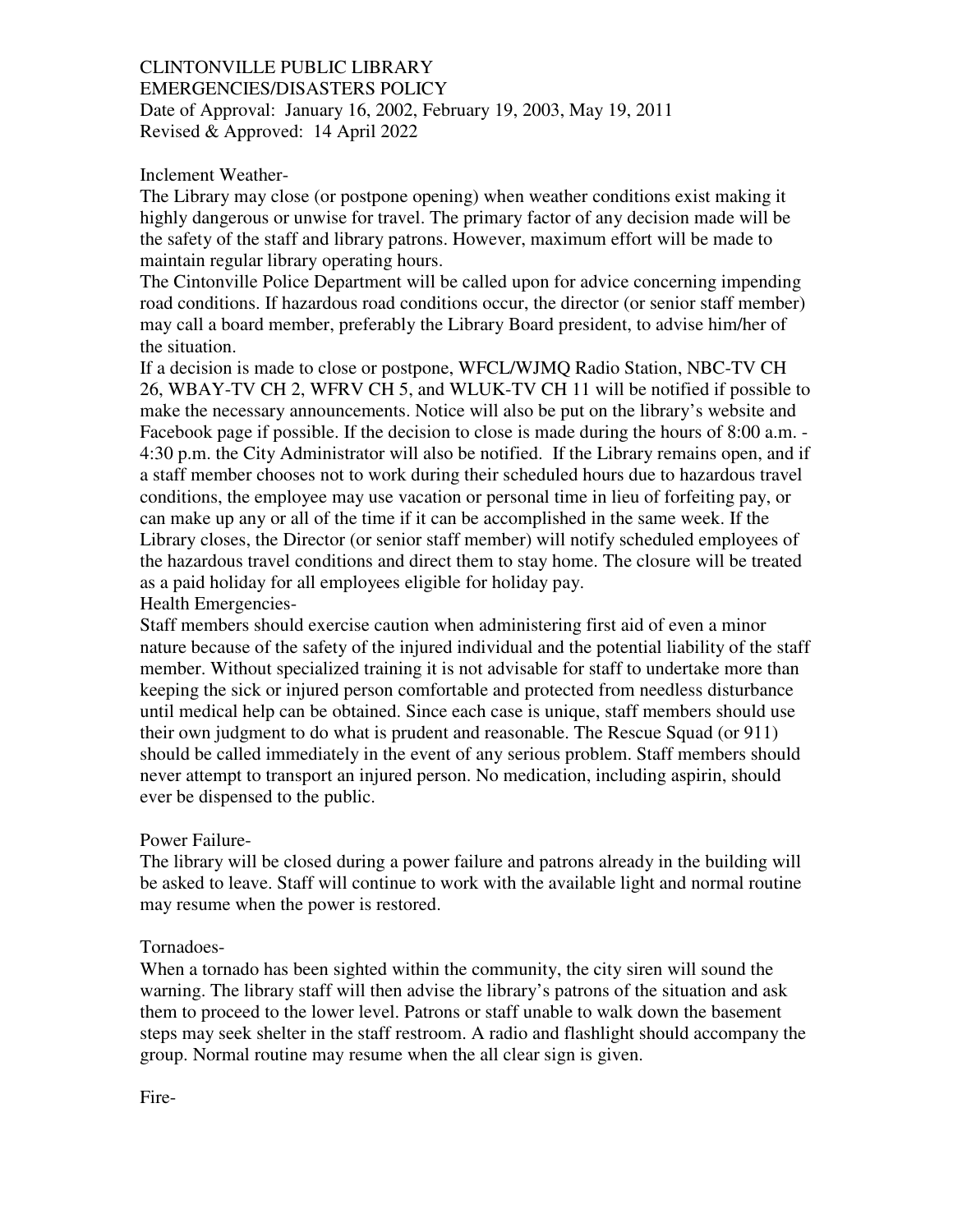Staff should familiarize themselves with the type, location and application of the fire extinguishers in the building. If the building's fire alarms should sound, staff should investigate the situation to find out what is happening and where. Staff and patrons should evacuate the building immediately. If there is an indication of fire, the building should be evacuated and the Fire Department phoned. No one should re-enter the building until the all clear has been given by the Fire Department.

## Bomb threats-

Keep the caller on the line as long as possible. Ask the caller to repeat the message and try to write down every word spoken by the person. If the caller does not indicate the location of the bomb or the time of possible detonation, ASK FOR THIS INFORMATION.

Pay particular attention to peculiar background noises such as motors running, background music, and any other sounds, which may indicate the location from which the call is originating. Listen closely to the voice (male, female), voice quality (calm, excited), accents and speech impediments.

When the caller hangs up, hang up the phone. After hanging up the phone, do a call trace by picking up the phone and dialing \*57. Listen for a message stating that you have successfully activated Call Trace. Hang up and note the date and time. Call the Clintonville Police Department at 823-3117 to report the incident and notify them that you activated a call trace. Clear the building. The police will handle the actual bomb search.

#### Active Shooter-

An active shooter is an individual actively engaged in killing or attempting to kill people in a confined and populated area. Victims are selected at random and events are unpredictable and evolve quickly. In a library setting, patrons may look to staff to assist them and ensure their safety.

If staff is alerted to an active shooter event (by noise, alarm, or camera), that person should attempt to communicate the immediate vicinity of the occurrence.

If you are in the path of an active shooter, act immediately. The main priority in an event is to prevent harm to victims.

- Run
	- o Activate duress alarm, call law enforcement—give as much information as possible
	- o Evacuate using a planned escape route
	- o Leave belongings behind, keep hands visible while exiting the building
- Hide
	- o Locate a safe place, out of the shooter's view
	- o Lock door, block or barricade entry
	- o Silence phone, remain quiet
	- o Evacuate, if the opportunity arises